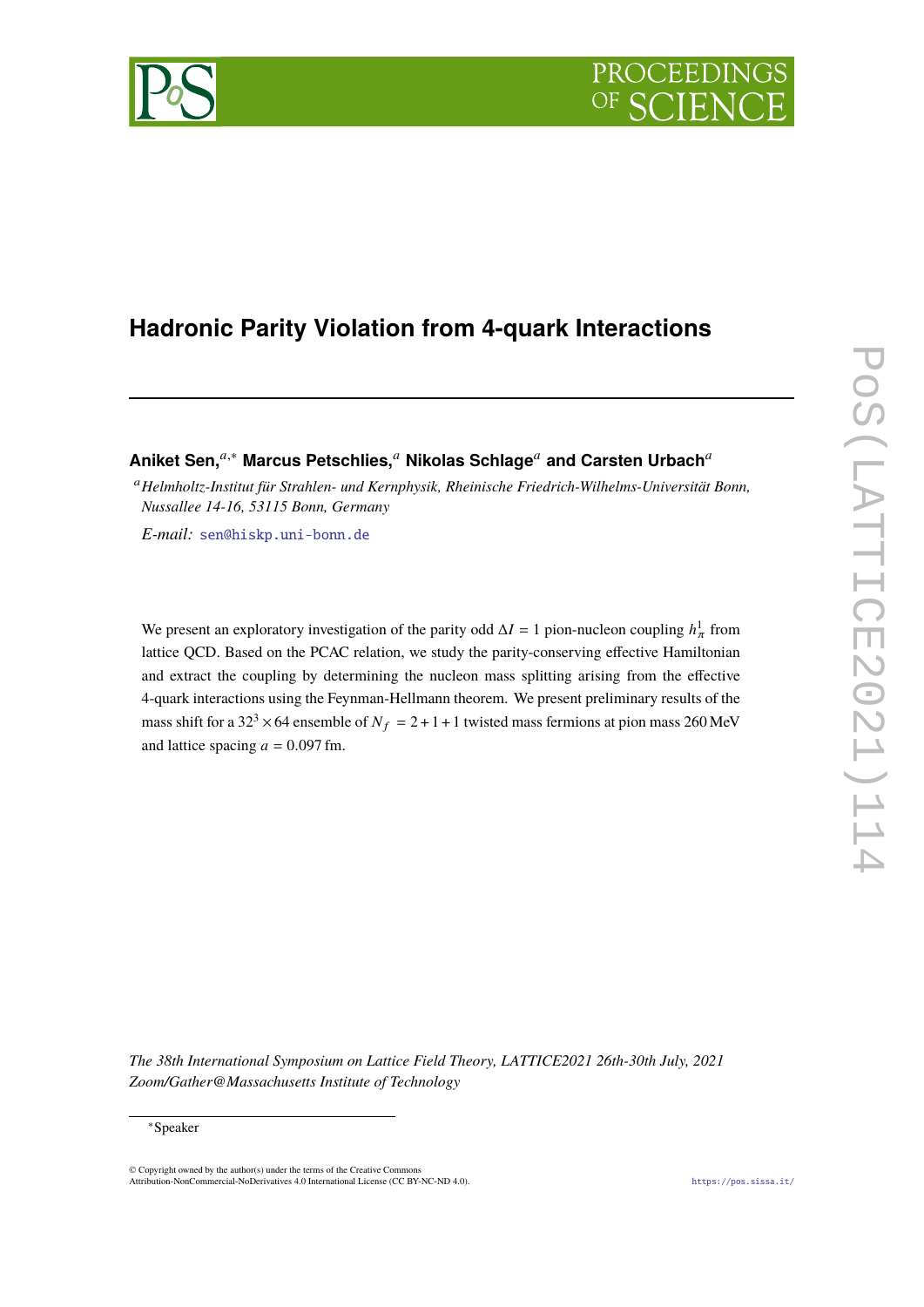### **1. Introduction**

The study of parity (P) violation in the weak sector of the Standard Model started in the 1960s, immediately following the seminal paper by Lee and Yang [\[1\]](#page-7-0) and the first experimental evidence by Madam Wu and collaborators [\[2\]](#page-7-1). Despite countless experiments over the last six decades, the study of hadronic parity violation (HPV) is still of importance. Our focus here is on flavor-conserving hadronic interactions. For the latter there is an overwhelming background from strong interaction, governed by quantum chromodynamics (QCD), and electromagnetic interaction. In particular, since the strong coupling is significantly stronger than the weak coupling, extracting the smaller signal contribution from P-violating hadronic weak interaction is rendered a difficult task.

The most used theory model of HPV is based on the exchange of single light mesons, as developed by Desplanques, Donoghue and Holstein (DDH) [\[3\]](#page-7-2). This model contains seven independent coupling constants. A long-standing problem in HPV is the determination of these P-violating coupling constants. Of particular interest to us is the  $\Delta I = 1$  pion-nucleon coupling  $h_{\pi}^1$ . This particular transition is suppressed for the weak charged current, and therefore serves as a probe for the in this case dominant neutral current. Since the underlying weak operators and the Wilson coefficients are known, the only remaining work is the calculation of the hadronic matrix elements, either through non-perturbative methods or through fits to experimental data.

On the side of experiments, a recent measurement by the NPDGamma collaboration produced the first experimental determination of  $h^1_\pi$  [\[4\]](#page-7-3). On the theoretical side, however, there has been only one study using lattice QCD [\[5\]](#page-7-4). Despite the fact that this theoretical determination overlaps very nicely with the experimental measurement, one needs to be careful when considering this result. The study was done on a single lattice with pion mass of 390 MeV, and contributions from the so-called "quark-loop" diagrams were not considered. The author also used 3-quark interpolators for the  $N\pi$  final state in order to simplify Wick contractions. These issues were pointed out by Feng, Guo and Seng (FGS) in their 2018 paper [\[6\]](#page-7-5), where they also proposed a different strategy for determining  $h^1_{\pi}$ . They proposed to get rid of the  $N\pi$  final state by using partially conserved axial current (PCAC) relations and to determine the coupling constant in terms of the induced relative mass shift between proton and neutron. Our work serves as a benchmark for this newly proposed technique.

# **2. The 4-quark operators**

According to the DDH model, the parity violating weak Lagrangian, in the hadronic sector, is written as

$$
\mathcal{L}_{PV}^{w} = \frac{h_{\pi}^{1}}{\sqrt{2}} \bar{N} \left( \vec{\tau} \times \vec{\pi} \right)_{3} N + \cdots \,. \tag{1}
$$

Here  $N = (p \; n)^T$  is the isospin doublet of nucleons and  $\vec{\tau}$  are the Pauli matrices. One then obtains the coupling constant  $h_{\pi}^1$  from the hadronic matrix element

$$
h_{\pi}^{1} = -\frac{i}{2m_{N}} \lim_{p_{\pi}\to 0} \langle n\pi^{+} | \mathcal{L}_{PV}^{w}(0) | p \rangle, \qquad (2)
$$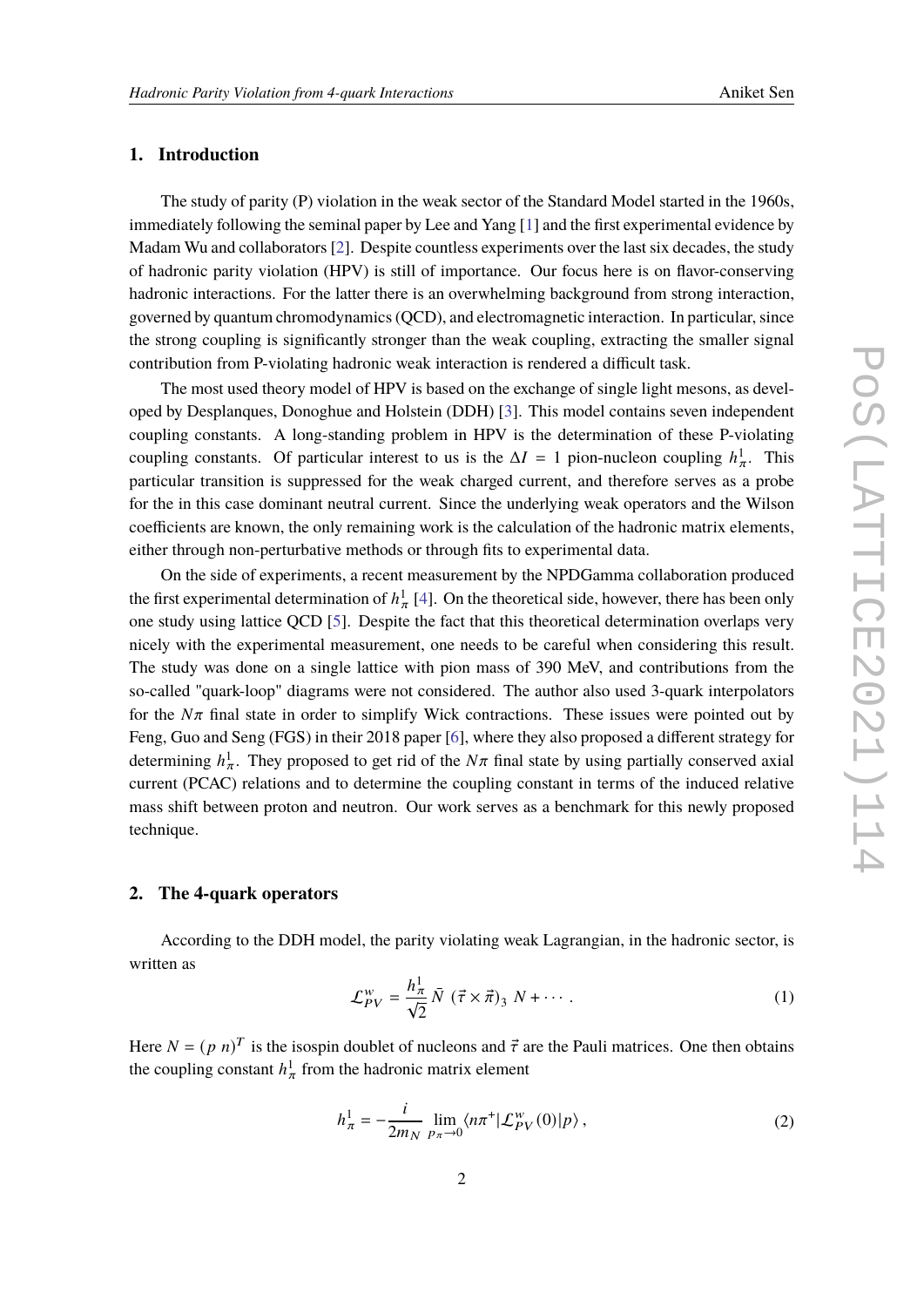where  $m_N$  is the average nucleon mass. At low energies  $\mathcal{L}_{PV}^w$  can be expressed in terms of seven independent P-odd 4-quark operators [\[7\]](#page-7-6)

$$
\mathcal{L}_{PV}^{w} = -\frac{G_F}{\sqrt{2}} \frac{\sin^2 \theta_w}{3} \sum_{i} \left( C_i^{(1)} \theta_i + S_i^{(1)} \theta_i^{(s)} \right), \tag{3}
$$

where

$$
\theta_1 = \bar{q}_a \gamma_\mu q_a \bar{q}_b \gamma_\mu \gamma_5 \tau_3 q_b, \qquad \theta_2 = \bar{q}_a \gamma_\mu q_b \bar{q}_b \gamma_\mu \gamma_5 \tau_3 q_a, \n\theta_3 = \bar{q}_a \gamma_\mu \gamma_5 q_a \bar{q}_b \gamma_\mu \tau_3 q_b, \n\theta_1^{(s)} = \bar{s}_a \gamma_\mu s_a \bar{q}_b \gamma_\mu \gamma_5 \tau_3 q_b, \qquad \theta_2^{(s)} = \bar{s}_a \gamma_\mu s_b \bar{q}_b \gamma_\mu \gamma_5 \tau_3 q_a, \n\theta_3^{(s)} = \bar{s}_a \gamma_\mu \gamma_5 s_a \bar{q}_b \gamma_\mu \tau_3 q_b, \qquad \theta_4^{(s)} = \bar{s}_a \gamma_\mu \gamma_5 s_b \bar{q}_b \gamma_\mu \tau_3 q_a.
$$
\n(4)

Here,  $q = (u \, d)^T$  is the light quark doublet,  $G_F$  is the Fermi constant and  $\theta_w$  is the weak mixing angle.  $C_i$  and  $S_i$  are well known Wilson coefficients. The values of these coefficients, at the scale  $\Lambda_{\chi} \approx 1$  GeV, are [\[13\]](#page-7-7)

$$
C^{(1)}(\Lambda_{\chi}) = \begin{pmatrix} -0.055, & 0.810, & -0.627 \end{pmatrix}
$$
  
\n
$$
S^{(1)}(\Lambda_{\chi}) = \begin{pmatrix} 5.09, & -2.55, & 4.51, & -3.36 \end{pmatrix}
$$
 (5)

The presence of a soft pion in the final state of the matrix element greatly complicates the calculation for reasons pointed out in [\[8\]](#page-7-8). FGS proposed to get rid of the soft pion by relating this matrix element to a parity conserving counterpart, using the PCAC relation

$$
\lim_{p_{\pi}\to 0} \langle a\pi^{i}|\hat{O}|b\rangle = \frac{i}{F_{\pi}} \langle a|\left[\hat{O},\hat{Q}_{A}^{i}\right]|b\rangle, \qquad (6)
$$

where  $F_{\pi}$  = 92.1 MeV is the pion decay constant and  $\hat{Q}_{A}^{i}$  are the axial charges. This means instead of calculating  $\langle n\pi^+ | \mathcal{L}_{PV}^w | p \rangle$ , we can simply compute  $\langle n | \left[ \mathcal{L}_{PV}^w, \hat{Q}_A^i \right] | p \rangle$ . At the operator level, the PCAC relation yields

<span id="page-2-0"></span>
$$
\left[\theta_q, \hat{Q}_A^i\right] = i\epsilon^{3ij}\theta'_{q(j)}, \qquad \left[\theta_q^{(s)}, \hat{Q}_A^i\right] = i\epsilon^{3ij}\theta_{q(j)}^{(s)'},\tag{7}
$$

where  $\theta'_a$  and  $\theta^{(s)'}_q$  are the parity even 4 quark operators defined as

$$
\theta'_{1} = \bar{q}_{a} \gamma_{\mu} q_{a} \bar{q}_{b} \gamma_{\mu} \tau_{3} q_{b}, \n\theta'_{3} = \bar{q}_{a} \gamma_{\mu} \gamma_{5} q_{a} \bar{q}_{b} \gamma_{\mu} \gamma_{5} \tau_{3} q_{b}, \n\theta'_{1} = \bar{s}_{a} \gamma_{\mu} s_{a} \bar{q}_{b} \gamma_{\mu} \tau_{3} q_{b}, \n\theta'_{2} = \bar{q}_{a} \gamma_{\mu} q_{b} \bar{q}_{b} \gamma_{\mu} \tau_{3} q_{a}, \n\theta'_{2} = \bar{s}_{a} \gamma_{\mu} s_{b} \bar{q}_{b} \gamma_{\mu} \tau_{3} q_{a},
$$
\n(8)

$$
\theta_3^{(s)'} = \bar{s}_a \gamma_\mu \gamma_5 s_a \bar{q}_b \gamma_\mu \gamma_5 \tau_3 q_b , \qquad \theta_4^{(s)'} = \bar{s}_a \gamma_\mu \gamma_5 s_b \bar{q}_b \gamma_\mu \gamma_5 \tau_3 q_a . \tag{9}
$$

This maps the matrix elements of P-odd hadronic operators to matrix elements to P-even ones to leading order in chiral perturbation theory

$$
\lim_{p_{\pi}\to 0} \langle n\pi^+ | \mathcal{L}_{PV}^w(0) | p \rangle \approx -\frac{\sqrt{2}i}{F_{\pi}} \langle p | \mathcal{L}_{PC}^w(0) | p \rangle = \frac{\sqrt{2}i}{F_{\pi}} \langle n | \mathcal{L}_{PC}^w(0) | n \rangle, \tag{10}
$$

where  $\mathcal{L}_{PC}^w$  is the following auxiliary parity conserving Lagrangian

$$
\mathcal{L}_{PC}^{w} = -\frac{G_F}{\sqrt{2}} \frac{\sin^2 \theta_W}{3} \sum_{i} \left( C_i^{(1)} \theta_i' + S_i^{(1)} \theta_i^{(s)}' \right) . \tag{11}
$$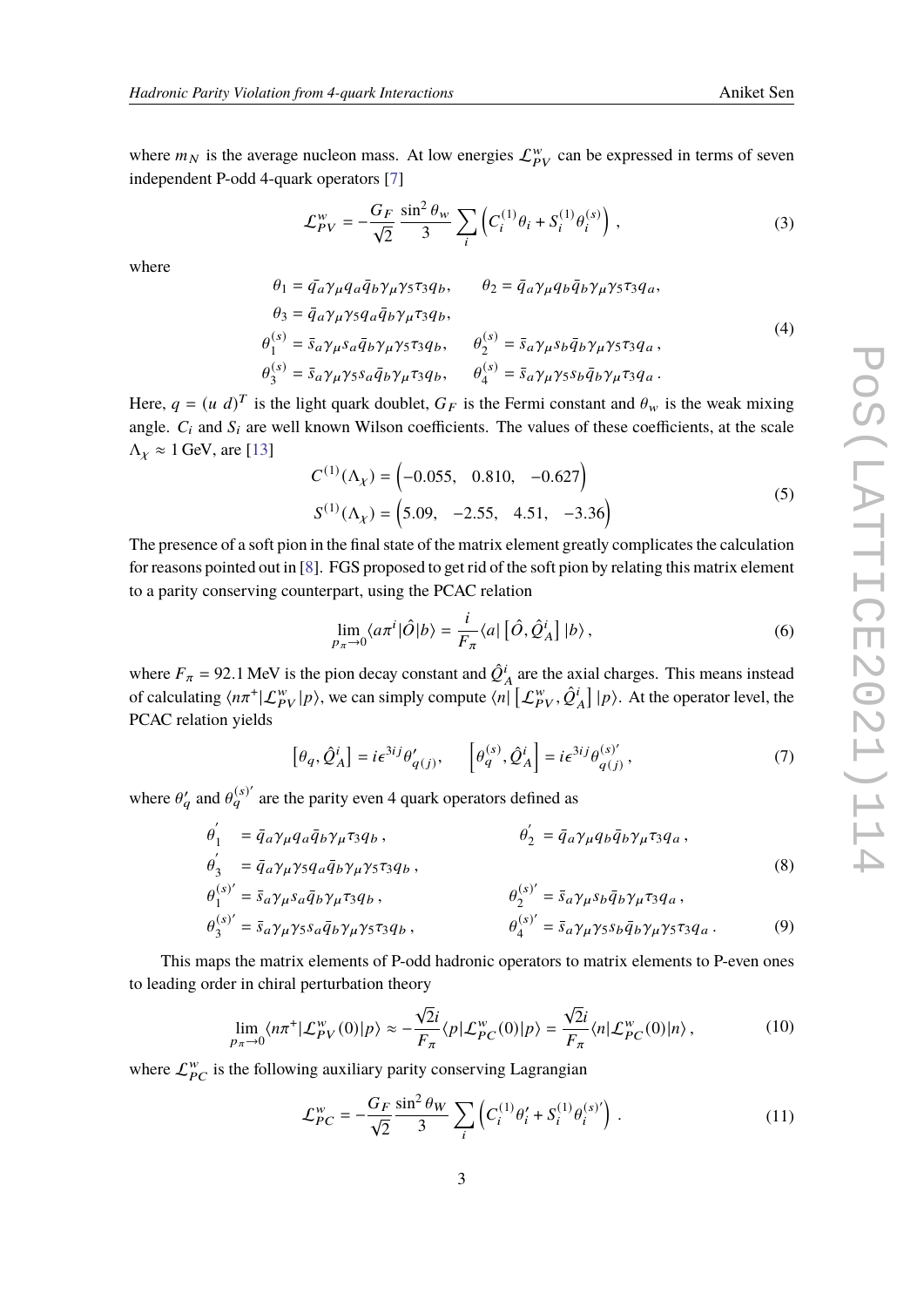Since the PCAC relation holds at the operator level, the Wilson coefficients are identical to those in  $\mathcal{L}_{PV}^W$ . The matrix element can be determined in terms of the neutron-proton mass splitting  $(\delta m_N)_{4q} \equiv (m_n - m_p)_{4q}$  induced by the Lagrangian  $\mathcal{L}_{PC}^{w}$ 

$$
(\delta m_N)_{4q} = \frac{1}{m_N} \langle p | \mathcal{L}_{PC}^w(0) | p \rangle = -\frac{1}{m_N} \langle n | \mathcal{L}_{PC}^w(0) | n \rangle. \tag{12}
$$

Combining everything, one obtains the coupling constant  $h^1_\pi$  as

$$
h_{\pi}^{1} \approx -\frac{(\delta m_{N})_{4q}}{\sqrt{2}F_{\pi}}.
$$
\n(13)

#### **3. Mass shift from Feynman-Hellmann theorem**

According to Feynman-Hellmann theorem (FHT) [\[9,](#page-7-9) [10\]](#page-7-10), a perturbation in the Hamiltonian of the form  $H \to H + \lambda H_{\lambda}$  corresponds to a variation in the spectrum as

$$
\frac{\partial E_n}{\partial \lambda} = \langle n | H_\lambda | n \rangle \,. \tag{14}
$$

This straightforward relation of first order in perturbation theory can be used to extract matrix elements in lattice QCD [\[11\]](#page-7-11). Considering the 2-point nucleon-nucleon correlator in the presence of an external source  $\lambda$ 

$$
C_{\lambda}(t) = \langle \lambda | N(t) \bar{N}(0) | \lambda \rangle = \frac{1}{Z_{\lambda}} \int \mathcal{D}\psi \, \mathcal{D}\bar{\psi} \, N(t) \bar{N}(0) \, e^{-S - S_{\lambda}}, \tag{15}
$$

where the source  $\lambda$  is coupled to the 4-quark current introduced in the previous section

$$
S_{\lambda} = \lambda \int d^4x \, \mathcal{L}_{PC}^w(x) \,. \tag{16}
$$

The derivative of the perturbed correlator gives

$$
-\frac{\partial C_{\lambda}}{\partial \lambda}\bigg|_{\lambda=0} = \frac{\partial Z_{\lambda}}{\partial \lambda}\bigg|_{\lambda=0} \frac{C(t)}{Z} + \frac{1}{Z} \int \mathcal{D}\psi \mathcal{D}\bar{\psi} e^{-S} \int d^{4}x \mathcal{L}_{PC}^{w}(x)N(t)\bar{N}(0)
$$
  

$$
= -C(t) \int d^{4}x \langle \Omega | \mathcal{L}_{PC}^{w}(x) | \Omega \rangle + \int d^{4}x \langle \Omega | \mathcal{T}\{N(t) \mathcal{L}_{PC}^{w}(x)\bar{N}(0)\} | \Omega \rangle .
$$
 (17)

The first term vanishes due to lattice symmetries. The second term is effectively  $\sum_x \langle p | \mathcal{L}_{PC}^w(x) | p \rangle$ . The energy shift is then obtained from the linear response of the effective mass

<span id="page-3-0"></span>
$$
\frac{\partial m_N}{\partial \lambda} \bigg|_{\lambda=0} (t, \tau) = \frac{1}{\tau} \left[ \frac{\partial_{\lambda} C_{\lambda}(t)}{C(t)} - \frac{\partial_{\lambda} C_{\lambda}(t + \tau)}{C(t + \tau)} \right]. \tag{18}
$$

Here C is the unperturbed correlator ( $\lambda = 0$ ). We compute the right-hand side of Eq. [\(18\)](#page-3-0), which is proportional to the mass shift  $(\delta m_N)_{4q}$ .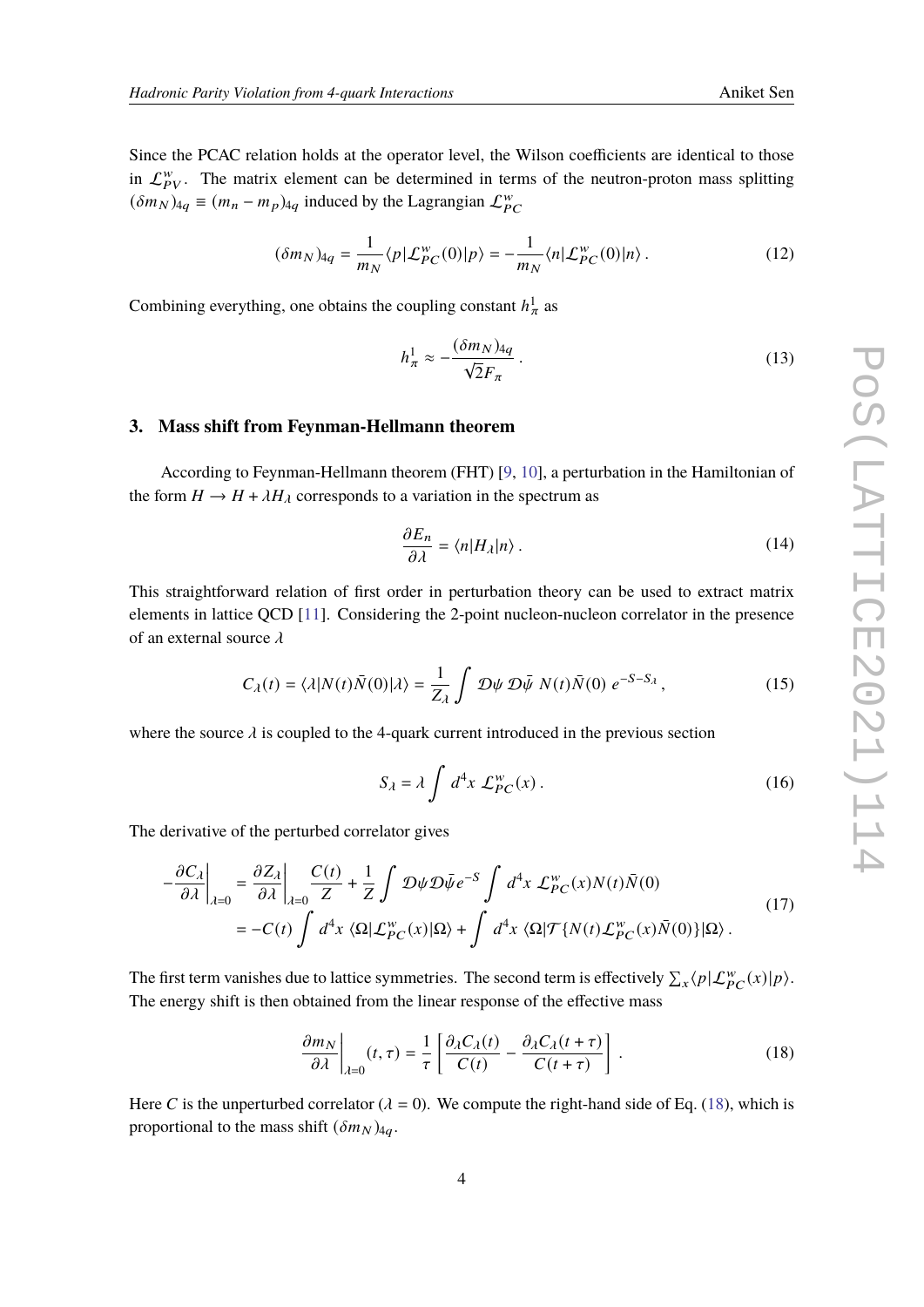<span id="page-4-0"></span>

**Figure 1:** The 3 kinds of diagrams under consideration. (Note that  $c_1$  and  $c_2$  shown separately for clarity. Physically they are the same point on the lattice.) The color coding for quark propagator types is as follows: red = point-to-all, green = stochastic and blue = sequential propagator.

#### **4. Lattice Setup**

The determination of  $\langle p|\mathcal{L}_{PC}^{w}|p\rangle$  requires calculation of three kinds of diagrams. Figure [1](#page-4-0) gives a visual representation of the 3 diagrams. There are also quark-disconnected diagrams, which vanish in the limit of exact  $SU(2)$  flavor symmetry and are neglected in the present approach.

We use sequential propagator techniques to calculate these diagrams. For B and D-type, we consider one fully time-, spin-, and color-diluted stochastic source  $\xi^{(k)}$ , where k denotes the composite dilution index,

$$
\xi^{(t,\beta,b)}(x)_{a}^{\alpha} = \delta_{\alpha\beta} \,\delta_{ab} \,\delta_{x_0t} \,\xi(\vec{x})\,,\tag{19}
$$

$$
\xi(\vec{x}) \sim \frac{1}{\sqrt{2}} (Z_2 + iZ_2) \quad \text{iid} \,. \tag{20}
$$

With the corresponding propagator  $\phi_f^{(k)}$  $\mathcal{L}_f^{(k)} = D_f^{-1} \xi^{(k)}$  for quark flavor f we use the stochastic representation of the  $x_c \rightarrow x_c$  quark propagator

$$
L_f(x_c)_{\substack{a\beta\\ab}} = \sum_k \phi_f^{(k)}(x_c)_{\substack{a\\a}} \xi^{(k)*}(x_c)_{\substack{\beta\\b}} \tag{21}
$$

such that  $E\left[L_f(x_c)\right] = S_f(x_c; x_c)_{ab}$ , i.e. the stochastic expectation behaves like a quark loop. Sequential sources for B and D-type diagrams are then built accordingly as

$$
\Phi_B(x_c; x_i) := \Gamma_{c_2} \bar{L}(x_c) \Gamma_{c_1} S(x_c; x_i)
$$
\n
$$
(22)
$$

$$
\Phi_D(x_c; x_i) := \text{Tr}\left[\Gamma_{c_2} \bar{L}(x_c)\right] \Gamma_{c_1} S(x_c; x_i). \tag{23}
$$

For W-type diagrams we consider a set of scalar noise sources with the properties

$$
E\left[\eta^{(k)}(x)\right] = 0, \qquad E\left[\eta^{(k)}(x)\,\eta^{(l)}(y)\right] = \delta_{kl}\,\delta_{x,y},\tag{24}
$$

with  $E$  the expectation value, and insert such a noise between a pair of propagators to obtain a W-type propagator

$$
\tilde{W}^{(k)}(\Gamma_c) = \sum_{x_c} S(x_f; x_c) \Gamma_c \eta^{(k)}(x_c) S(x_c; x_i).
$$
\n(25)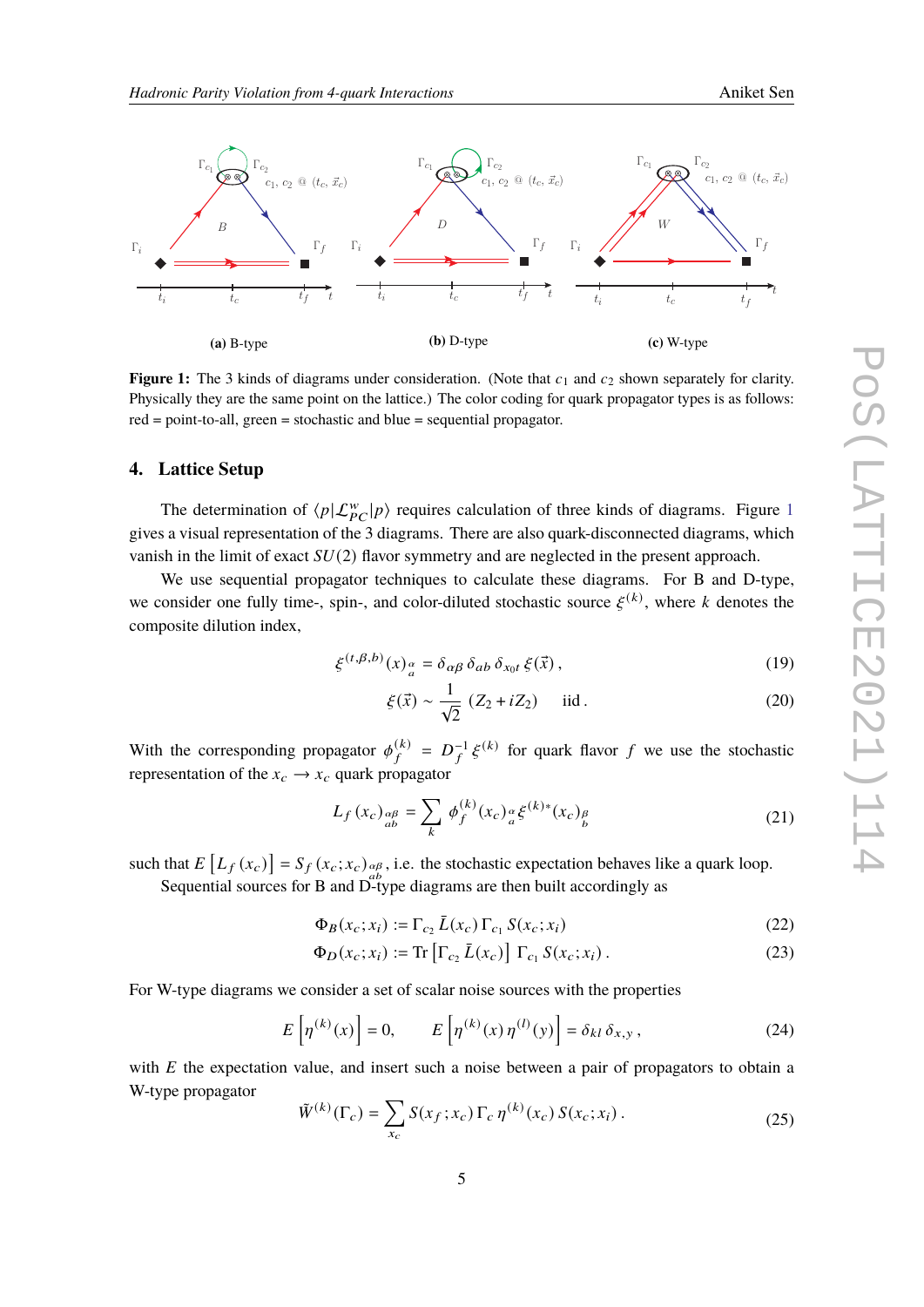The expectation of a product of two such propagators is needed for the W diagram.

<span id="page-5-0"></span>For the simulation, we have used  $N_f = 2 + 1 + 1$  clover-improved twisted mass lattice ensemble  $cA211.30.32$  $cA211.30.32$  $cA211.30.32$  produced by the *ETMC* collaboration [\[12\]](#page-7-12). Table 1 lists the parameters of the gauge ensemble.

| $ L^3 \times T a[fm] a\mu_l$ |  | $am_{\pi}$                                                                                 | $\mid m_{\pi}L \mid m_{\pi} [MeV]$ |
|------------------------------|--|--------------------------------------------------------------------------------------------|------------------------------------|
|                              |  | $\sqrt{32^3 \times 64 \mid 0.097 \mid 0.00300 \mid 0.12530(16) \mid 4.01 \mid 261.1(1.1)}$ |                                    |

**Table 1:** Relevant parameters of gauge ensemble  $cA211.30.32$ . For more details we refer to Ref. [\[12\]](#page-7-12).

The propagators are source and sink smeared with Wuppertal smearing. APE smearing is also performed to smooth the gauge.

For the loops in B and D-type diagrams we were limited to only one stochastic source due to computational cost. We tried overcoming this by calculating at 8 different source coordinates per configuration. For W-type diagrams we used 8 stochastic sources and 2 source coordinates per configuration.

# **5. Results**

In this work we present results for the 3 operators in the light quark sector, Eq. [\(8\)](#page-2-0). Figure [2](#page-5-1) shows the 3-point correlators for the 3 operator insertions (note we have dropped the ' in the operator names). The symmetry between  $\theta_1$  and  $\theta_3$  is expected at least at tree level.  $\theta_2$  has considerably more noise. We suspect that it could be due to mixing under renormalization with the lower dimensional operator  $\bar{\psi} \gamma_5 \psi$ .

<span id="page-5-1"></span>

**Figure 2:** 3-point correlators with the 4-quark operator insertions

The mass shift is calculated according to FHT. Figure [3](#page-6-0) shows the t and  $\tau$  dependence of the shift for  $\theta_1$ . The noise becomes prohibitively large for  $t/a \ge 12$ . Figure [4](#page-6-1) shows the mass shift fitted in range  $\tau/a \in [3, 7]$  for the timeslices  $t/a \in [6, 11]$ .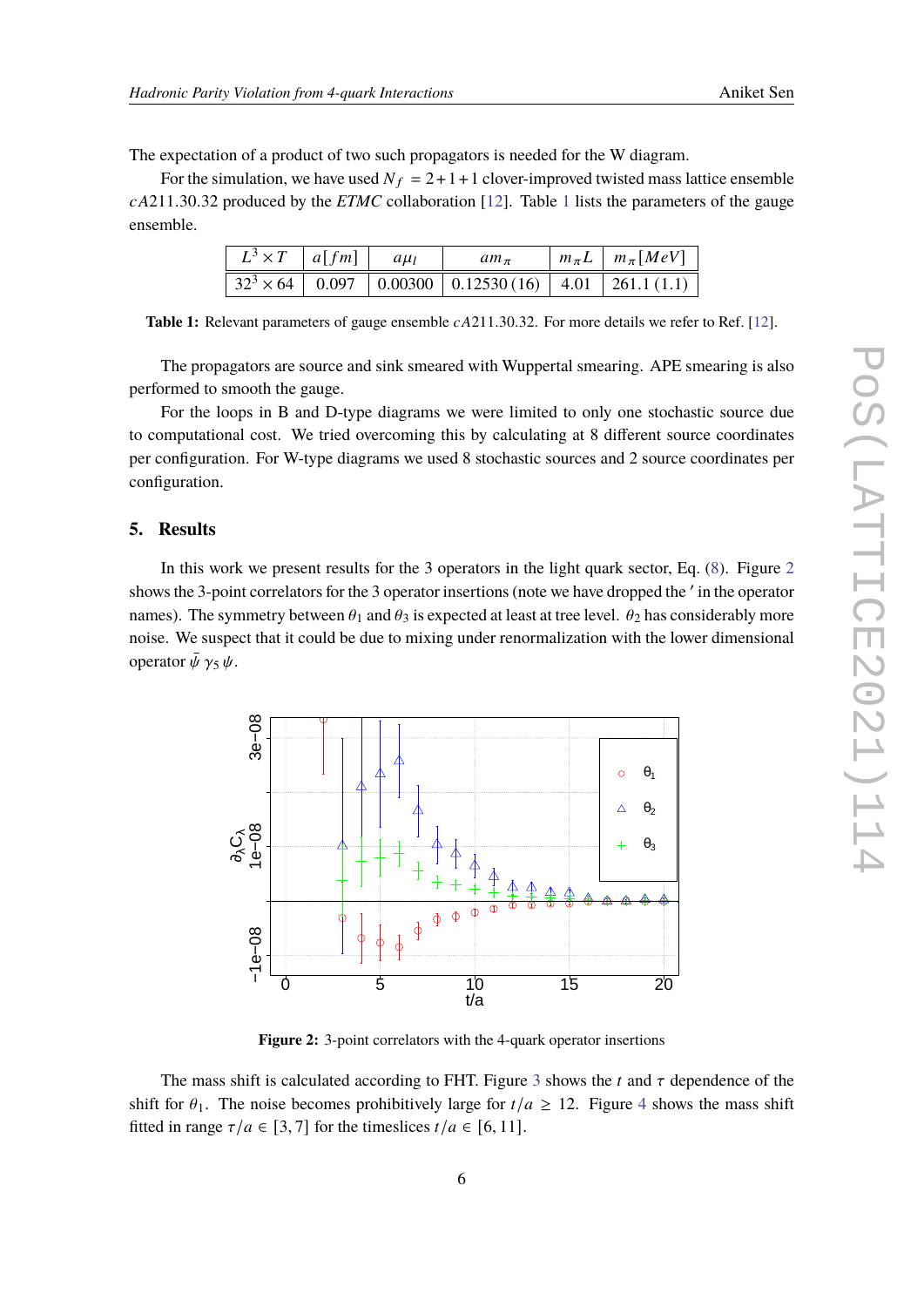<span id="page-6-0"></span>

**Figure 3:** Large t and  $\tau$  dependence of  $\theta_1$  (for each timeslice the data is shown for the range  $\tau/a \in [3, 8]$ )

Given the exploratory nature of this study, we do not intend to determine a value for the coupling  $h_{\pi}^{1}$  here yet. However, the discrepancy between the value obtained by naively adding these three plateau values with corresponding Wilson coefficients and the experimental value most likely stem from the missing renormalization process and the missing strange contributions. We are currently working on both.

<span id="page-6-1"></span>

**Figure 4:** Mass shifts fitted over a range of  $\tau/a \in [3, 7]$  for each timeslice